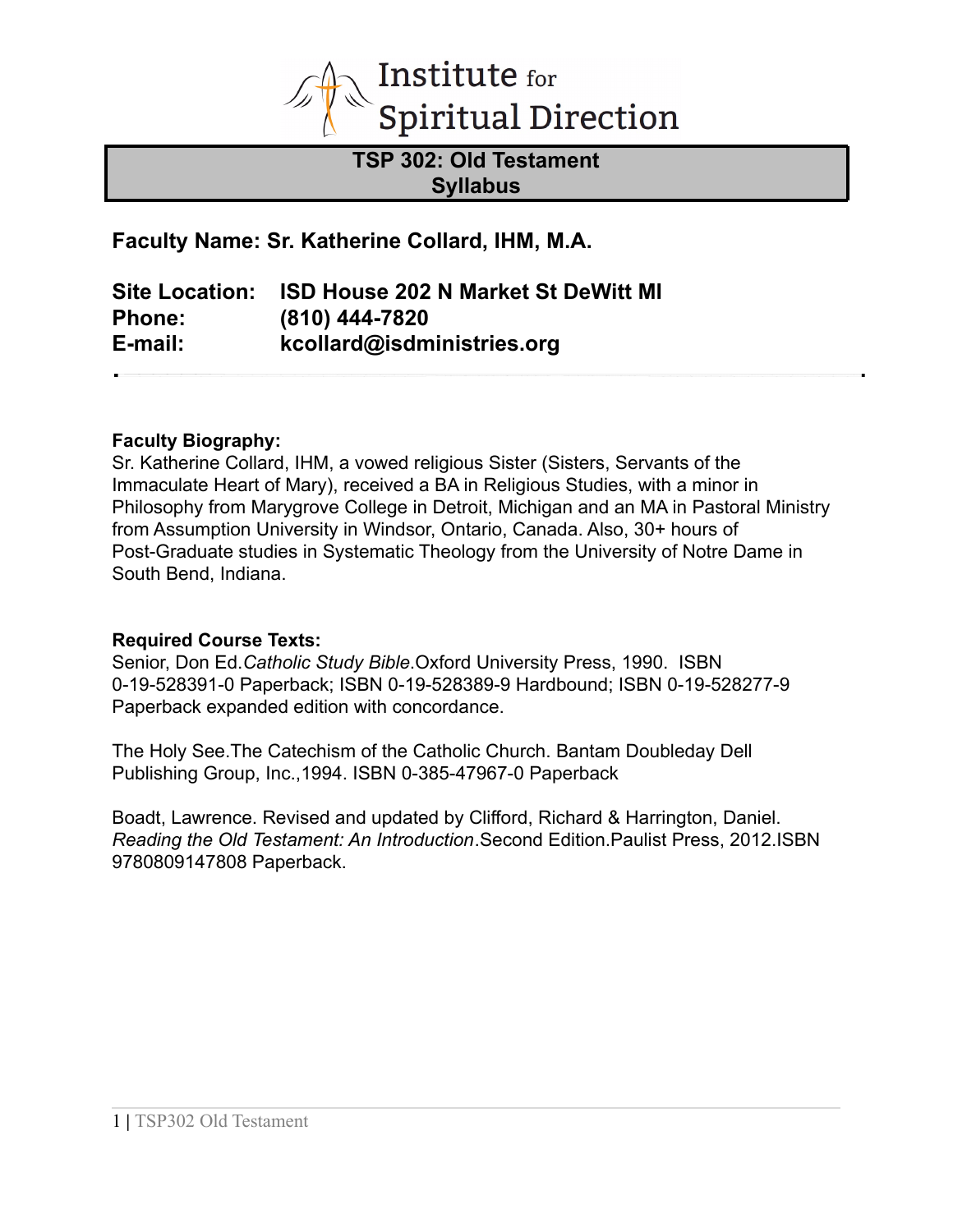

### **Course Description:**

This course provides a contemporary overview of the Old Testament Canon of Sacred Scripture from a Roman Catholic perspective. A special emphasis will be directed to understanding and utilizing the various aides available to facilitate an accurate interruption of Scripture. The student will be introduced to the literature, history, and messages of the Old Testament. The student will discover the history of the people of Israel and a picture of Israel's relationship with God. Yet, the Old Testament is far more than the story of ancient Israel. The material revealed in its pages functions as the theological and moral foundation for three of the world's major religious traditions: Judaism, Christianity and Islam. As such, it has shaped the history of western civilization and continues to influence the world today. Thus, as we study the ancient text we will also consider its impact on ourselves and on people of other cultures today.

### **Learning Outcomes:**

The student will become familiar with the contents of the Old Testament. S/he will learn about the various types of literature therein and will become knowledgeable of the history and theology of ancient Israel. The student will discover the various "themes" found within the OT canon of Scripture. The student will develop effective skills in reading, thinking and listening by exploring (individually) and discussing (cooperatively) major themes and messages of the OT within its historical and cultural context. The student will come to understand the significance of the OT in shaping today's societies – religiously, historically, economically, politically and socially. S/he will come to realize the relevance of these ancient texts in the contemporary landscape.

| <b>PROGRAM</b>   | <b>COURSE OUTCOMES</b>            | <b>LEARNING</b>     | <b>ASSESSMENT</b>           |
|------------------|-----------------------------------|---------------------|-----------------------------|
| <b>LEARNING</b>  |                                   | <b>STRATEGIES</b>   | <b>TOOLS/STRATEGIES</b>     |
| <b>OUTCOMES</b>  |                                   |                     |                             |
| <b>OLD</b>       | Students will become familiar     | Students will       | Students will be            |
| <b>TESTAMENT</b> | with the contents of the OT.      | articulate their    | evaluated by attendance     |
|                  |                                   | understanding of    | and active participation in |
|                  | Students will be able to identify | OT concepts and     | class, written papers,      |
|                  | the various types of literature   | terms and integrate | quizzes and a final exam.   |
|                  | found in the OT.                  | and synthesize      |                             |
|                  |                                   | those concepts and  |                             |
|                  | Students will recognize the       | terms during class  |                             |
|                  | relevance of the OT writings in   | discussions and     |                             |
|                  | contemporary society.             | through written     |                             |
|                  |                                   | material.           |                             |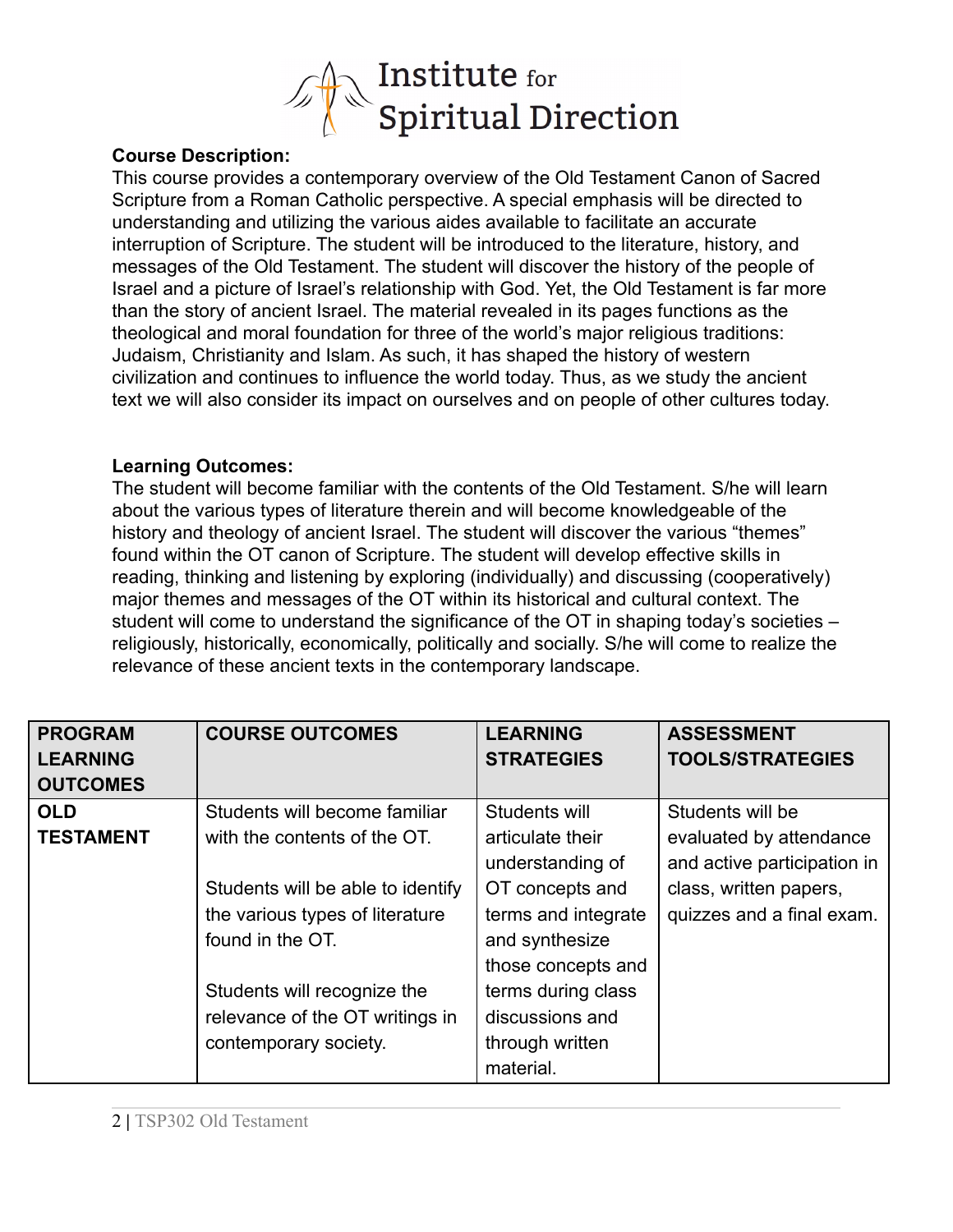

| <b>REFLECTIVE</b>    | Students will reflect upon the      | Students will utilize   | The ability to reflect on   |
|----------------------|-------------------------------------|-------------------------|-----------------------------|
| <b>SKILLS</b>        | significance of the OT texts        | their reflection skills | the theological concepts    |
|                      | and be able to apply them to        | on the concepts         | presented will be           |
|                      | ministerial situations.             | presented in each       | evaluated through class     |
|                      |                                     | unit by writing the     | discussions and required    |
|                      | Students will show a capacity       | required written        | written papers.             |
|                      | for theological reflection in their | papers.                 |                             |
|                      | own lives.                          |                         |                             |
| <b>COLLABORATIVE</b> | Students will be able to utilize    | Students will           | Collaborative learning will |
| <b>LEARNING</b>      | the insights of other students in   | develop and             | be evaluated by the         |
|                      | their own learning process.         | expand their            | interaction of the student  |
|                      |                                     | understanding of        | with their peers in the     |
|                      | Students will be able to            | the OT and clarify      | classroom setting           |
|                      | analyze the perspectives of         | their thinking          |                             |
|                      | other students.                     | through interaction     |                             |
|                      |                                     | with peers              |                             |

### **Grading Policy:**

This is a pass/fall course, but recognition will be given to students who display an exemplary level of learning excellence.

## **Course Requirements:**

- 1. Attendance and active participation each week is of primary importance to the successful completion of this course. Attendance and active participation includes responding to other students' insights during class as well as voicing one's own theological insights based on the readings and discussions.
- 2. Completion of assigned readings and assignments each week.
- 3. Submission of required written papers, as noted in the class assignment schedule.
- 4. Participation is required in class presentations that will be assigned at the beginning of the semester.
- 5. Successful completion of all "Pop" Quizzes.
- 6. Successful completion of Final Exam.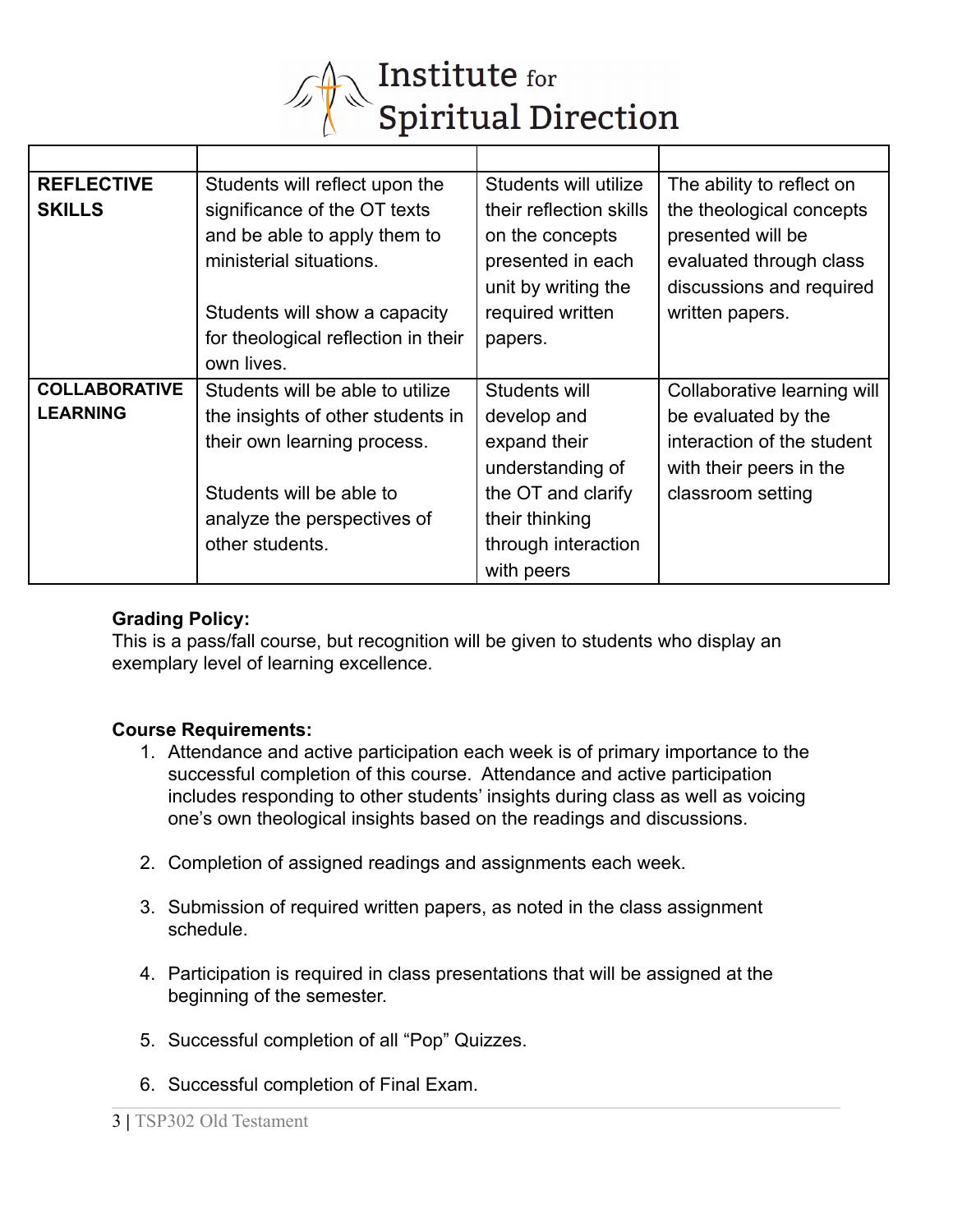

### **Attendance Policy:**

Students are expected to be "present" for all classes. "Presence" is understood as physical attendance in class and participation in appropriate discussions. Students must contact the instructor if they plan on being absent from class. "Make-up" work will be assigned if deemed necessary by the instructor.

### **Students with Learning Disabilities:**

If a student is in need of an accommodation based on the impact of their disability, please contact the instructor to schedule an appointment to discuss the course format, anticipate your needs and explore potential accommodations. I rely on the Office for Students with Disabilities for assistance in verifying the need for accommodations and developing accommodation strategies. If you have not previously registered with the Office for Students with Disabilities, I encourage you to do so. Just a reminder, requests for accommodations are not retroactive.

## **Academic Dishonesty Policy:**

#### **Definitions**

Academic dishonesty is unethical behavior which in any way violates the standards of scholarly conduct. It includes such behaviors as cheating on assignments or examinations, plagiarizing, submitting the same or essentially the same papers for more than one course without the consent of all instructors concerned, misappropriating library materials, or the destroying of or tampering with computer files. Also included in academic dishonesty is knowingly or intentionally helping another student violate any part of this policy.

Plagiarism is the failure to give credit for the use of material from outside sources. It includes, but is not limited to, verbatim use of a quote without quotation marks and adequate documentation, submission of a paper prepared by another person as one's own work, using the ideas, facts, words, or data of someone else and claiming them as your own, or not documenting ideas, facts, words, or data gathered during research.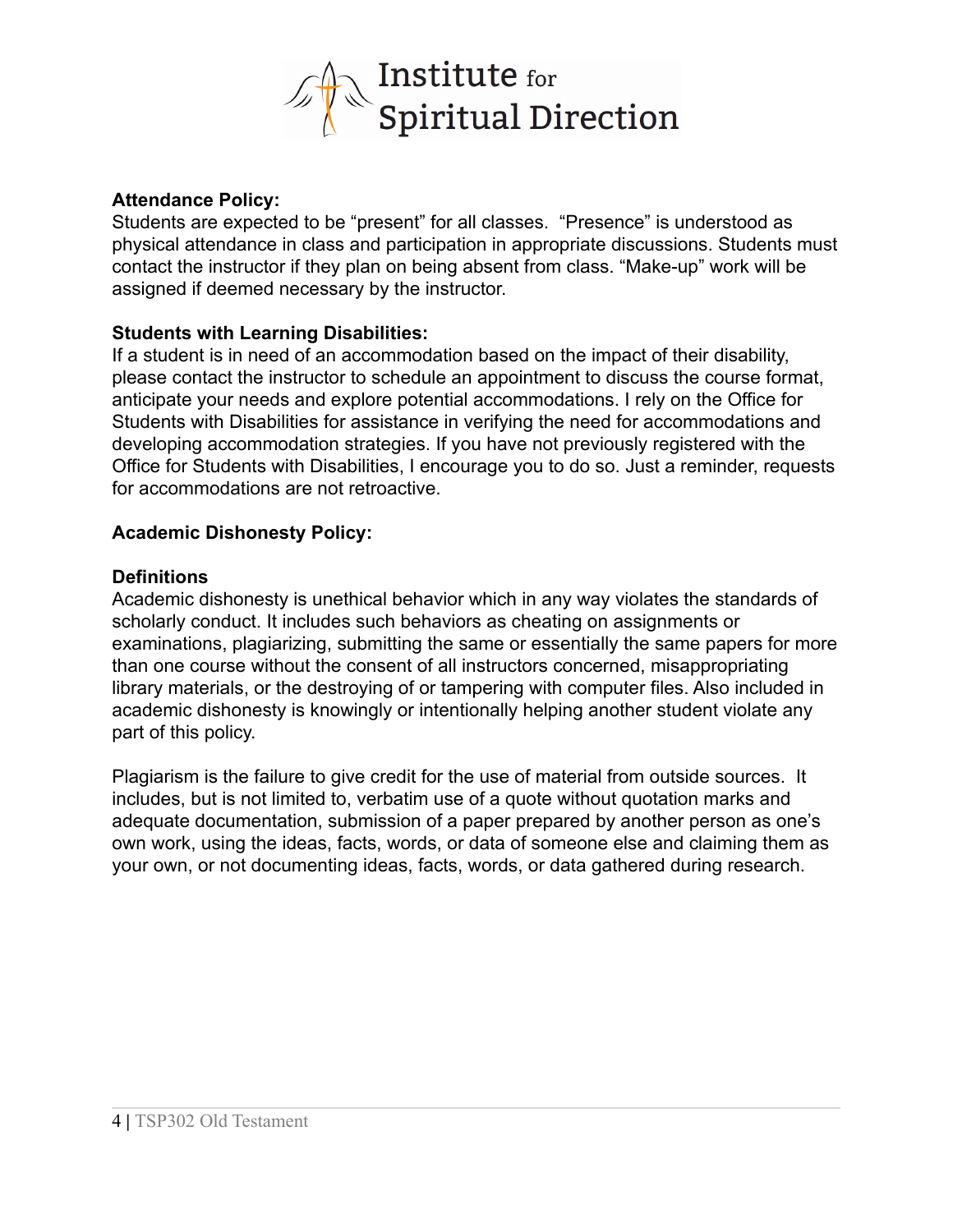

## **Grading Scale**

Total Possible Points for the Course = 1000.

| <b>Item</b>                    | <b>Points</b> | % of Grade |
|--------------------------------|---------------|------------|
| <b>Attendance &amp; Active</b> |               |            |
| Participation                  | 350           | 50%        |
| 4 Reflection Papers            | 400           | 30%        |
| 4 "Pop" Quizzes                | 100           | 10 %       |
| <b>Final Exam</b>              | 150           | 10%        |

| 920-1000 (97-100%)       | А  |
|--------------------------|----|
| 820-919 (88-91%)         | R  |
| 720-819 (78-81%)         | С  |
| 620-719 (68-71%)         | I) |
| Below 619 (Below<br>61%) | Е  |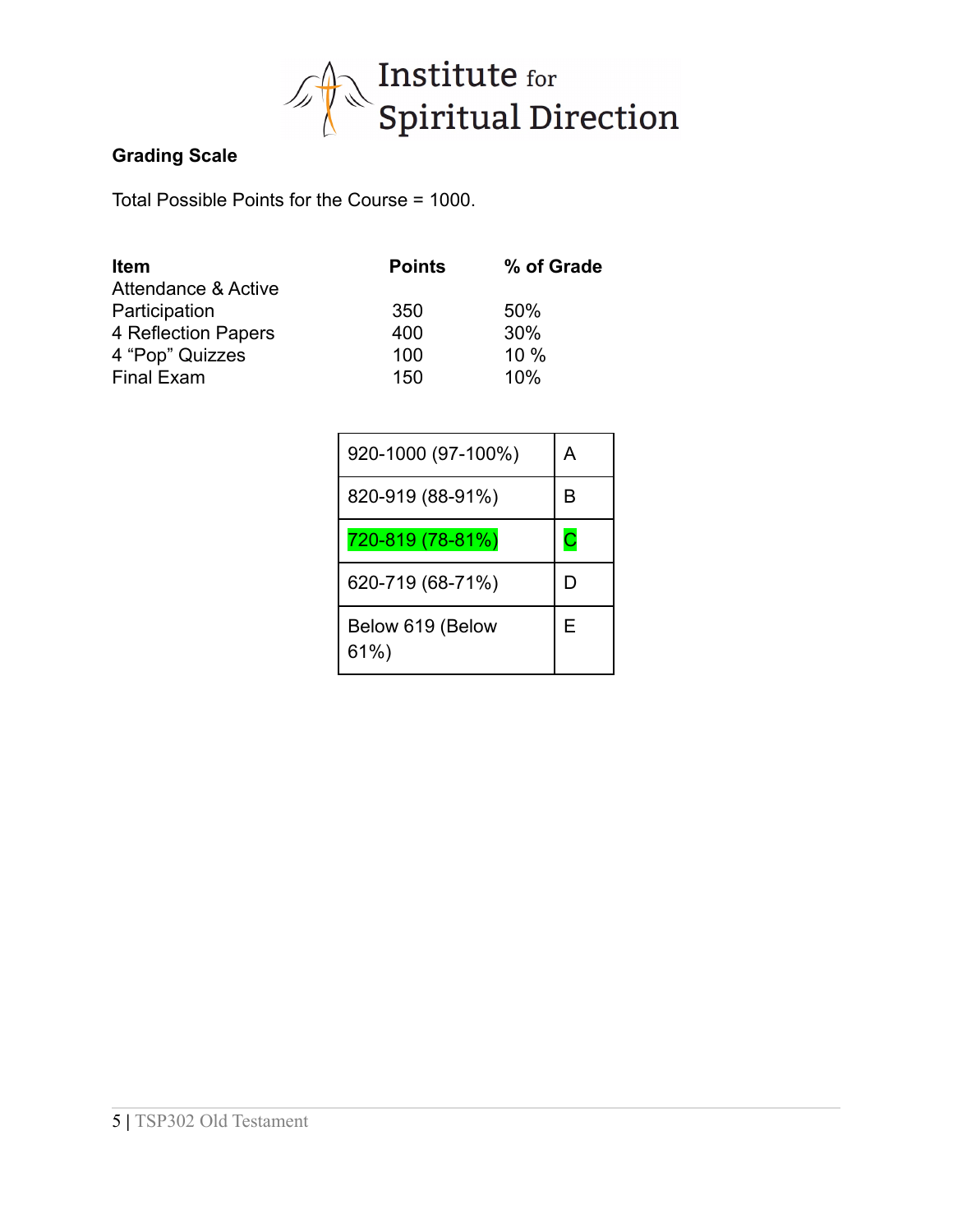

# **Introduction to the Old Testament**

# **Course of Study**

**Lesson 1**

Chapters 1, 2, 3, 4 Pages 1 to 67

- Introducing the Old Testament
- The People and Lands of the Old Testament
- Archaeology and the Old Testament
- Literary Tools for Old Testament Study

## **Lesson 2**

Chapters 5, 6, 7 Pages 69 to 124

- The Pentateuch
- Genesis 1-11: The Preface to Israel's Story
- Genesis 12-50: The Patriarchs

## **Lesson 3**

Chapters 8, 9

Pages 127 to 162

- The Exodus from Egypt
- The Covenant and Journey to Canan: Exodus 19 through Numbers

## **Lesson 4**

Chapters 10, 11 Pages 164 to 192

- The Israelite Possession of Canaan: The Books of Joshua and Judges
- Canaanite Religion and Culture

## **Lesson 5**

Chapter 12 Pages 194 to 208

● "A King Like Those of Other Nations": the Books of Samuel and Kings

## **Lesson 6**

Chapter 13, 14, 15 Pages 211 to 268

- Daily Life in Ancient Israel
- Israelite Worship and Prayer
- The Kingdom Split into Two